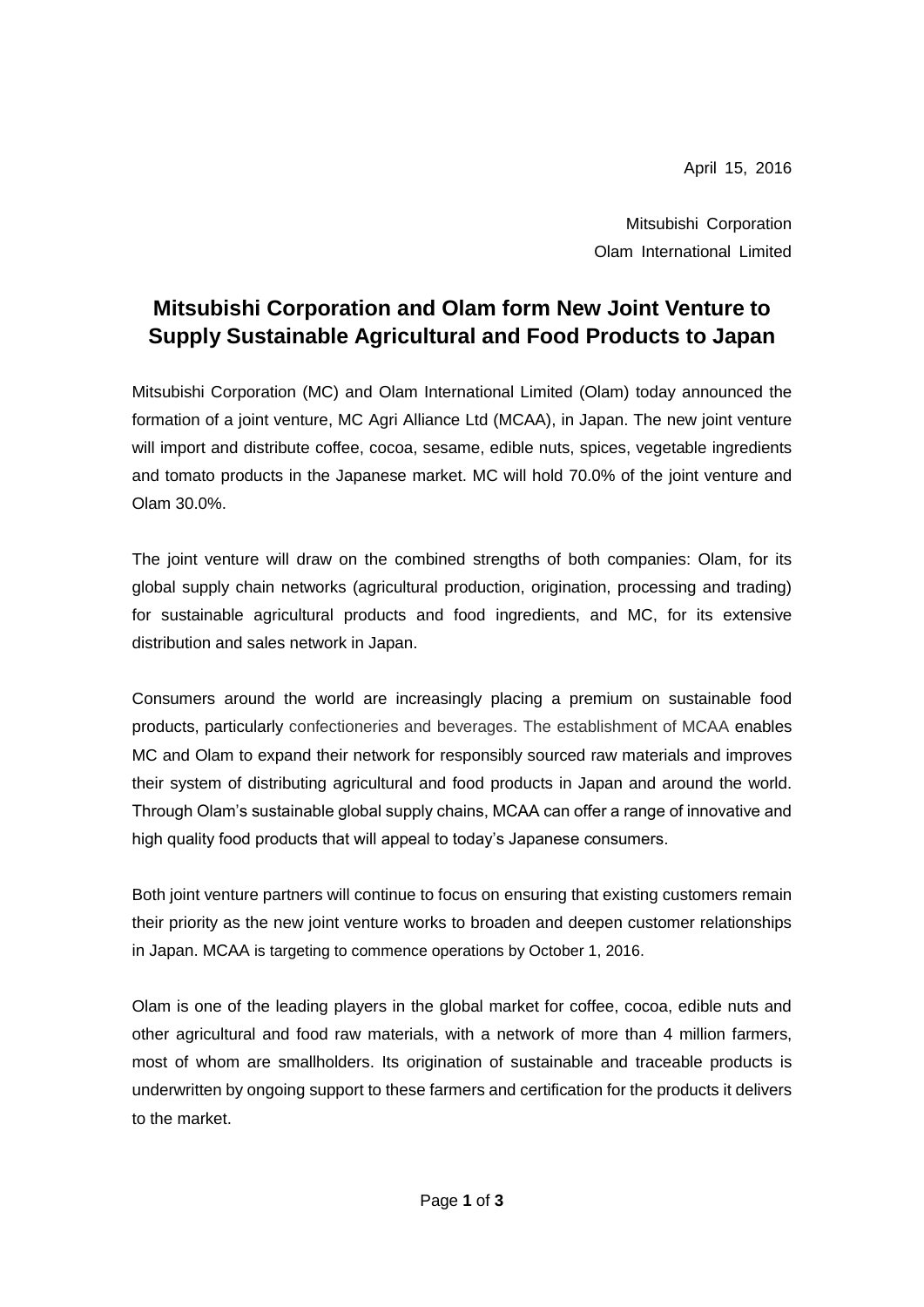MC Living Essentials Group has developed a strong vertically integrated business model in Japan that engages in segments of the food business ranging from raw materials procurement to distribution and retail. Adding Olam's wide ranging product portfolio and its sustainability and traceability track record to that platform creates a formidable partnership for procurement and delivery of food products and ingredients to consumers in Japan.

1. Sustainable food products and ingredients are agricultural products that are produced with due consideration for society and the environment; particularly those produced in a way that helps to improve the livelihoods of small farmers and their surrounding communities, improve sanitation and overall working environments, eradicate child labor, and makes appropriate use of water and other natural resources.

## **Reference Information**

#### **New Joint Venture**

- 1. Company name: MC Agri Alliance Ltd.
- 2. Headquarters: 2-6-3 Marunouchi, Chiyoda-ku, Tokyo, 100-8086 Japan
- 3. Main Business: Import, sales & marketing, and distribution of coffee, cocoa, sesame, edible nuts, spices, vegetables ingredients and tomato products.
- 4. Shareholders: MC, 70%; Olam, 30%

## **Mitsubishi Corporation**

| 1. Representative:   | Takehiko Kakiuchi, President and CEO                                 |
|----------------------|----------------------------------------------------------------------|
| 2. Headquarters:     | 2-3-1 Marunouchi, Chiyoda-ku, Tokyo, 100-8086 Japan                  |
| 3. Established:      | 1954                                                                 |
| 4. Main Business:    | Mitsubishi Corporation has seven Business Groups which develop       |
|                      | operations in the diverse fields of Global Environmental &           |
|                      | Infrastructure; Industrial Finance, Logistics & Development; Energy; |
|                      | Metals; Machinery; Chemicals; and Living Essentials. In addition to  |
|                      | these Business Groups, MC has also recently established its          |
|                      | Business Service Group. Through these business groups,               |
|                      | Mitsubishi Corporation serves customers around the world in          |
|                      | virtually every industry.                                            |
| 5. No. of Employees: | 71,994 (consolidated, as of March 31, 2015)                          |
| 6. Net Income:       | 400.6 billion yen (consolidated, as of March 31, 2015)               |